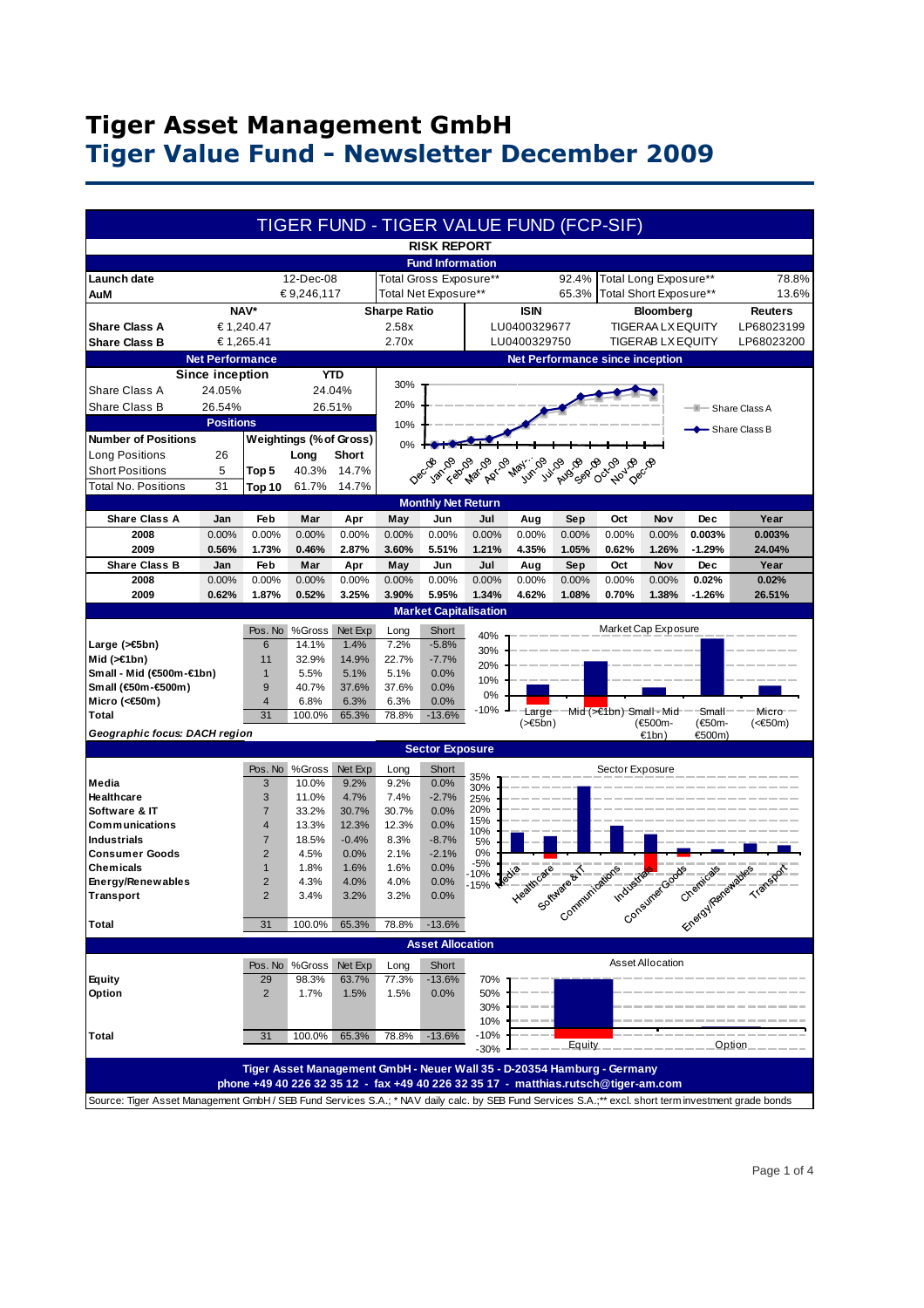## **Tiger Value Fund – December 2009**

### **O Returns: Down 1.29% (class A)/1.26% (class B)**

 In December the Tiger Value Fund had a negative net return of -1.29% for share class A and -1.26% for share class B, making a cumulative positive net return of +24.04% for class A and +26.51% for class B in the year-to-date.

#### **O Commentary: Sharpe Ratio – Top ranking despite down month**

With a net performance of 24.05% (class A) / 26.54% (class B) since inception and its Sharpe ratio of 2.58x (class A) / 2.70x (class B) the Tiger Value Fund has been ranked top 29 (class B) / 33 (class A) hedge funds at hedgefund.net out of 1555 funds worldwide. This was achieved by having fairly low net exposure levels in the range of 10 to 50% throughout the year. Temporary we have increased our net exposure to 65% by year end.

Gerresheimer and hotel.de were among our best performers contributing 18bp while on the negative side we lost around 100bp with Compugroup, Xing, Tomorrow Focus and Praktiker. While a stop loss was triggered at Praktiker after the expected catalyst didn't occur we kept or slightly increased our positions at other loss makers. We cut our MDAX Future hedge which cost us another 24bp and booked smaller profits with some single shorts. It is likely that we will lower our net exposure levels by adding additional single shorts and hedges in January 2010.

### **O Discussion: Go Yellow AG – strong catalysts ahead**

GoYellow Media AG (VRI, 6 Euro), were we hold a smaller position, is one of Germany's leading information service providers. The company's core business GoYellow.de is a directory business providing details of around 34 million German individuals and businesses. Its offline competitor Gelbe Seiten Verlag, also holding a stake of 10% in GoYellow.de, markets the company's advertising contracts with a sales force of 3000 people.

In addition to its core business we regard the company's switchboard service 118000 as a catalyst for 2010. Go Yellow reserved the most attractive switchboard number 118000 (range: 118000 to 118010) to offer the switchboard service for German fixed line numbers as well as mobile phone numbers. This service was introduced by a new law from the "Bundesnetzagentur" requiring service providers to keep telephone numbers confidential, i.e. not forwarding them to third parties. The new service will only connect the caller if the callee accepts the phone call. Once the service is established by mid 2010, Go Yellow will be positioned to reach more people compared to traditional directory services.

In our valuation we didn't give Go Yellow any credits for its new switchboard service but would expect significant contributions from 2011 onwards. The company's core business GoYellow.de (portal business) trades at a cash-adjusted PER  $2009e < 8x$  and PER  $2010e < 6x$ . With its high free cash flow, double digit growth rates which might even get fueled by an additional strategic alliance in the portal business, we regard Go Yellow's valuation as undemanding.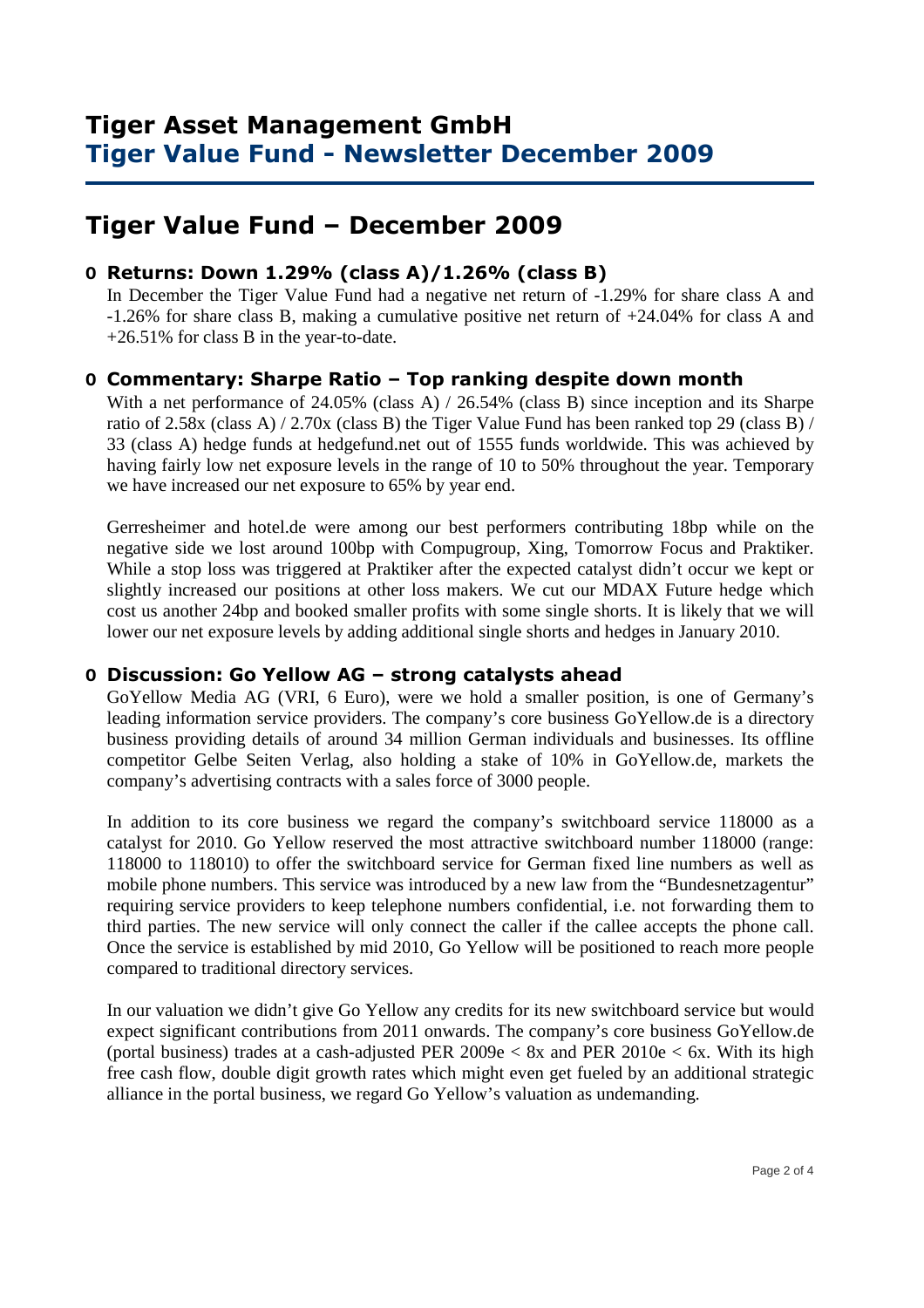### **Tiger Asset Management GmbH Tiger Value Fund - Newsletter December 2009**

#### **o Outlook: 2010 Perspectives - Research pays off**

Our depth research process has shown good results in 2009 and we believe that it will continue in 2010. Hopefully we can produce additional profits by anticipating more of the M&A situations which we expect to occur in the mid/small cap sector across Europe and Germany in particular.

An important consideration for our investment process in 2010 is our ability to focus harder on short positions. While we had some good short ideas last year the natural propensity of almost all investors is to find more long ideas rather than short ideas especially in the recent market recovery of 2009. For us keeping an equal balance on researching long and short positions will be essential going forward. We believe it is entirely possible that markets remain in trading ranges for a long time.

Another important element of success is continuing the institutionalization of our valuation discipline and avoiding slippage in the research process. We execute our 10 point scoring system and keep vital information such as risk-reward ratios and catalysts in action alert watch lists ensuring that our "Return on Research" improves.

We would like to thank our investors for their investment and confidence in our organization as well as our network of partners for sharing ideas and working on projects contributing to the success of the Tiger Value Fund.

Should you have any questions regarding the fund, our current portfolio positions or anything else please feel free to contact us via phone at +49(0)402263235-12 or e-mail at matthias.rutsch@tiger-am.com.

# *The Tiger Value Fund Desk, 12th January 2010*

 *Matthias Rutsch Marc Schädler*